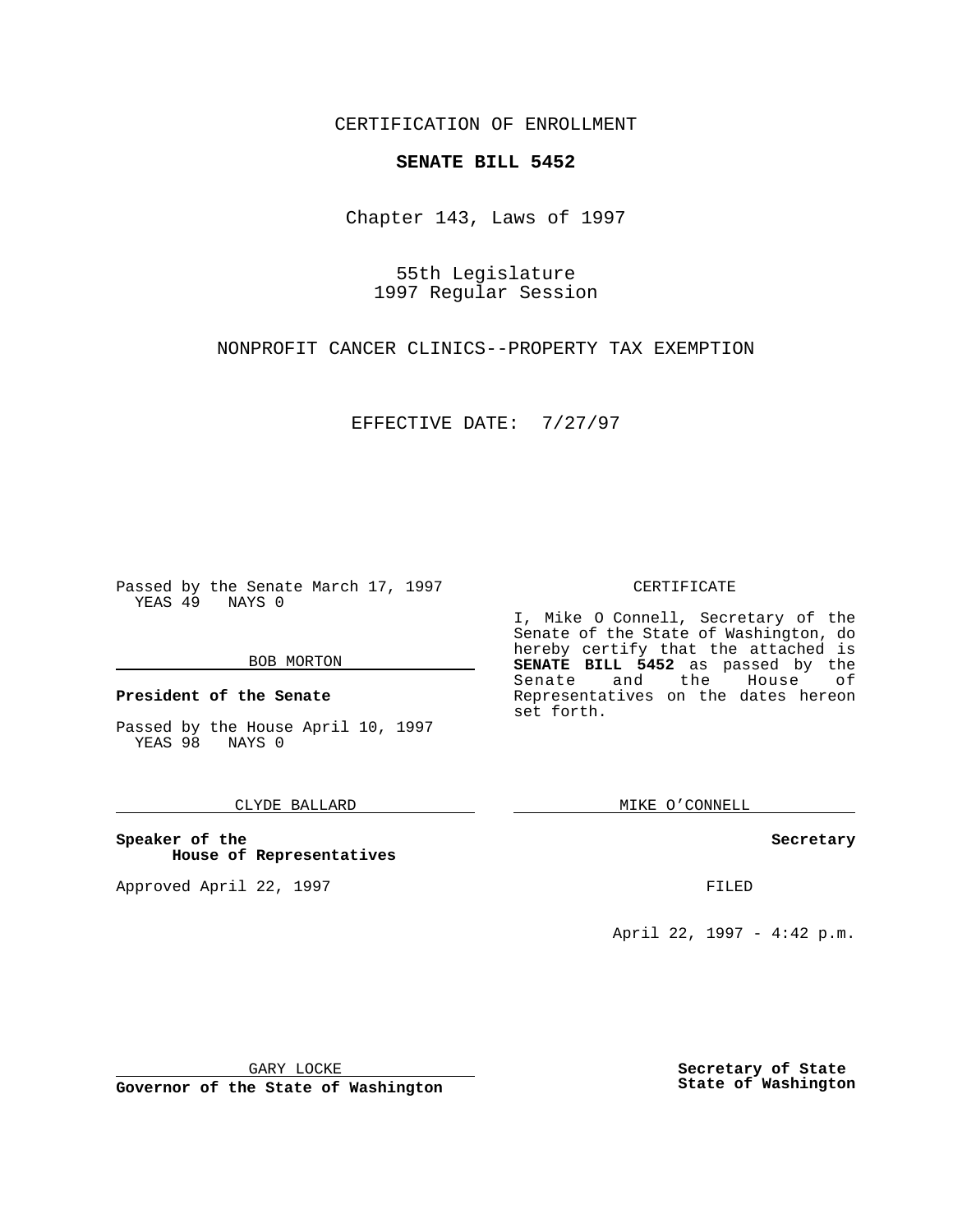## **SENATE BILL 5452** \_\_\_\_\_\_\_\_\_\_\_\_\_\_\_\_\_\_\_\_\_\_\_\_\_\_\_\_\_\_\_\_\_\_\_\_\_\_\_\_\_\_\_\_\_\_\_

\_\_\_\_\_\_\_\_\_\_\_\_\_\_\_\_\_\_\_\_\_\_\_\_\_\_\_\_\_\_\_\_\_\_\_\_\_\_\_\_\_\_\_\_\_\_\_

Passed Legislature - 1997 Regular Session

**State of Washington 55th Legislature 1997 Regular Session By** Senators Hale, Loveland, West, Winsley, Rasmussen and Oke Read first time 01/27/97. Referred to Committee on Ways & Means.

1 AN ACT Relating to the property taxation of nonprofit cancer 2 clinics; amending RCW 84.36.800, 84.36.805, and 84.36.810; adding a new 3 section to chapter 84.36 RCW; and creating a new section.

4 BE IT ENACTED BY THE LEGISLATURE OF THE STATE OF WASHINGTON:

5 NEW SECTION. **Sec. 1.** A new section is added to chapter 84.36 RCW 6 to read as follows:

 (1) All real or personal property owned or used by a nonprofit organization, corporation, or association in connection with a nonprofit cancer clinic or center shall be exempt from taxation if all of the following conditions are met:

 (a) The nonprofit cancer clinic or center must be comprised of or have been formed by an organization, corporation, or association 13 qualified for exemption under section  $501(c)(3)$  of the internal revenue code of 1986 (26 U.S.C. Sec. 501(c)(3)), by a municipal hospital corporation, or by both;

16 (b) The nonprofit organization, corporation, or association 17 operating the nonprofit clinic or center and applying for the exemption 18 must be qualified for exemption under section  $501(c)(3)$  of the internal 19 revenue code of 1986 (26 U.S.C. Sec.  $501(c)(3)$ ); and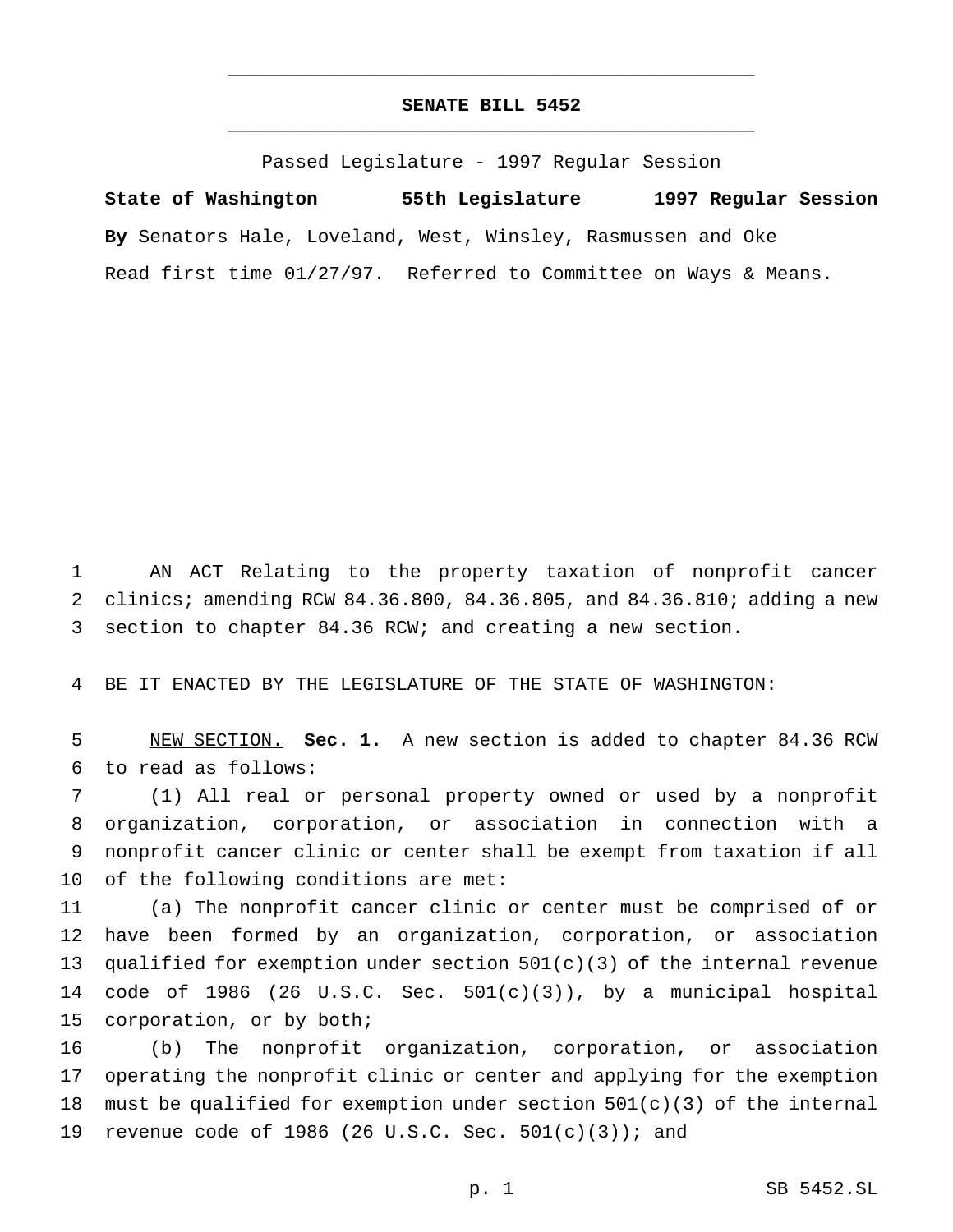(c) The property must be used primarily in connection with the prevention, detection, and treatment of cancer, except as provided in RCW 84.36.805.

 (2)(a) As used in this section, "nonprofit cancer clinic or center" means a medical facility operated:

 (i) By a nonprofit organization, corporation, or association associated with a nonprofit hospital or group of nonprofit hospitals, by a municipal hospital corporation, or by both; and

 (ii) For the primary purpose of preventing and detecting cancer and treating cancer patients.

 (b) For the purposes of this subsection, "primary purpose" means that at least fifty-one percent of the patients who receive treatment at the clinic or center do so because they have been diagnosed as having cancer. In carrying out its primary purpose, the nonprofit cancer clinic or center provides any combination of radiation therapy, chemotherapy, and ancillary services, directly related to the prevention, detection, and treatment of cancer. These ancillary services include, but are not limited to, patient screening, case management, counseling, and access to a tumor registry.

 (3) The exemption also applies to administrative offices located within the nonprofit cancer clinic or center that are used exclusively in conjunction with the cancer treatment services provided by the nonprofit cancer clinic or center.

 (4) If the real or personal property for which exemption is sought is leased, the benefit of the exemption must inure to the nonprofit cancer clinic or center.

 **Sec. 2.** RCW 84.36.800 and 1994 c 124 s 18 are each amended to read as follows:

29 As used in RCW 84.36.020, 84.36.030, ((84.36.550,)) 84.36.037, 84.36.040, 84.36.041, 84.36.050, 84.36.060, 84.36.550, section 1 of 31 this act, and 84.36.800 through 84.36.865:

 (1) "Church purposes" means the use of real and personal property owned by a nonprofit religious organization for religious worship or related administrative, educational, eleemosynary, and social activities. This definition is to be broadly construed;

 (2) "Convent" means a house or set of buildings occupied by a 37 community of clergy or nuns devoted to religious life under a superior;

### SB 5452.SL p. 2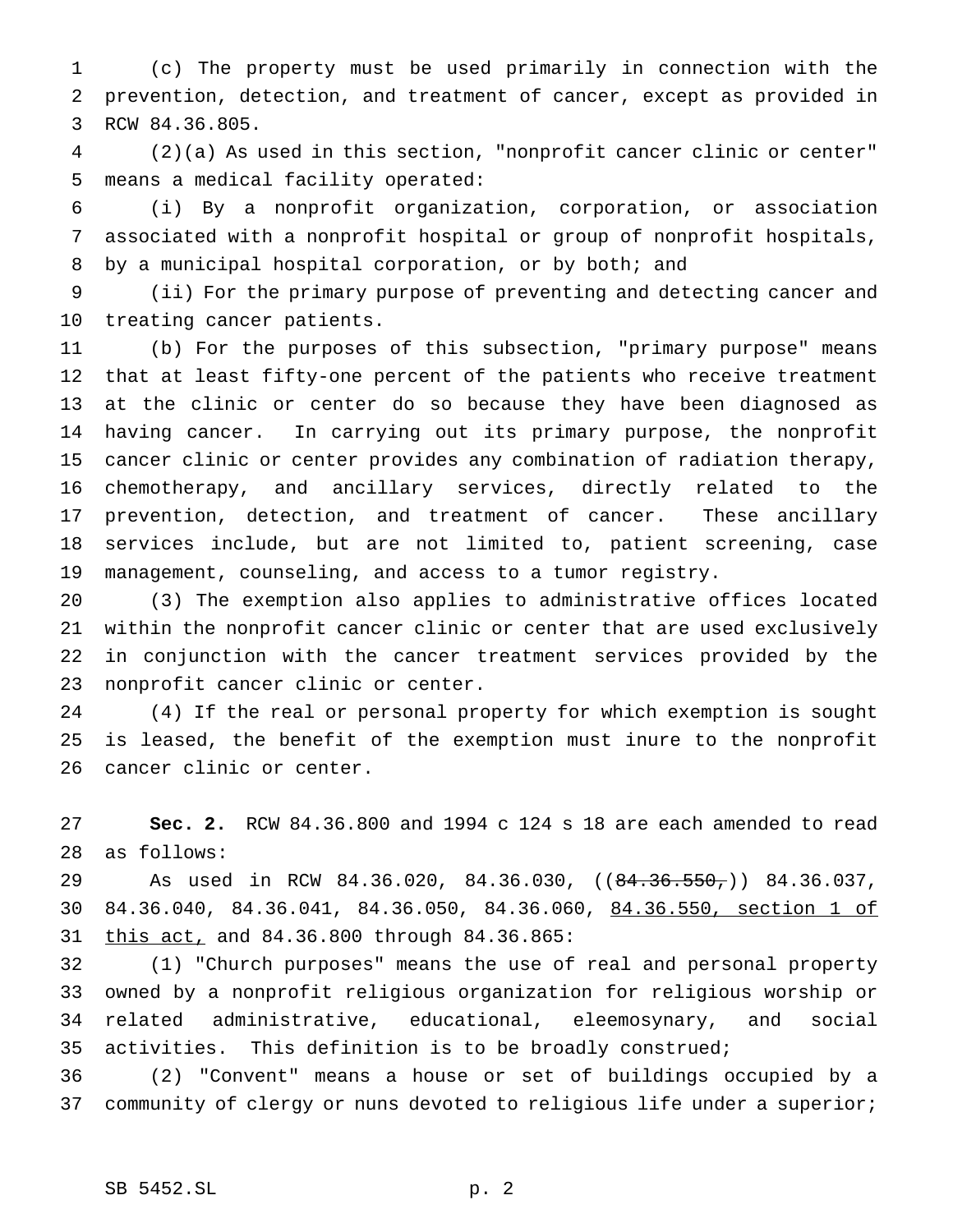(3) "Hospital" means any portion of a hospital building, or other buildings in connection therewith, used as a residence for persons engaged or employed in the operation of a hospital, or operated as a portion of the hospital unit;

 (4) "Nonprofit" means an organization, association or corporation no part of the income of which is paid directly or indirectly to its members, stockholders, officers, directors or trustees except in the form of services rendered by the organization, association, or corporation in accordance with its purposes and bylaws and the salary or compensation paid to officers of such organization, association or corporation is for actual services rendered and compares to the salary or compensation of like positions within the public services of the state;

 (5) "Parsonage" means a residence occupied by a member of the clergy who has been designated for a particular congregation and who holds regular services therefor.

 **Sec. 3.** RCW 84.36.805 and 1995 2nd sp.s. c 9 s 2 are each amended to read as follows:

19 In order to be exempt pursuant to RCW 84.36.030, ((84.36.550,)) 84.36.035, 84.36.037, 84.36.040, 84.36.041, 84.36.043, 84.36.045, 21 84.36.047, 84.36.050, 84.36.060, 84.36.350, ((and)) 84.36.480, 22 84.36.550, and section 1 of this act, the nonprofit organizations, associations or corporations shall satisfy the following conditions: (1) The property is used exclusively for the actual operation of the activity for which exemption is granted, unless otherwise provided, and does not exceed an amount reasonably necessary for that purpose, except:

 (a) The loan or rental of the property does not subject the property to tax if:

 (i) The rents and donations received for the use of the portion of the property are reasonable and do not exceed the maintenance and operation expenses attributable to the portion of the property loaned or rented; and

 (ii) Except for the exemptions under RCW 84.36.030(4) and 84.36.037, the property would be exempt from tax if owned by the organization to which it is loaned or rented;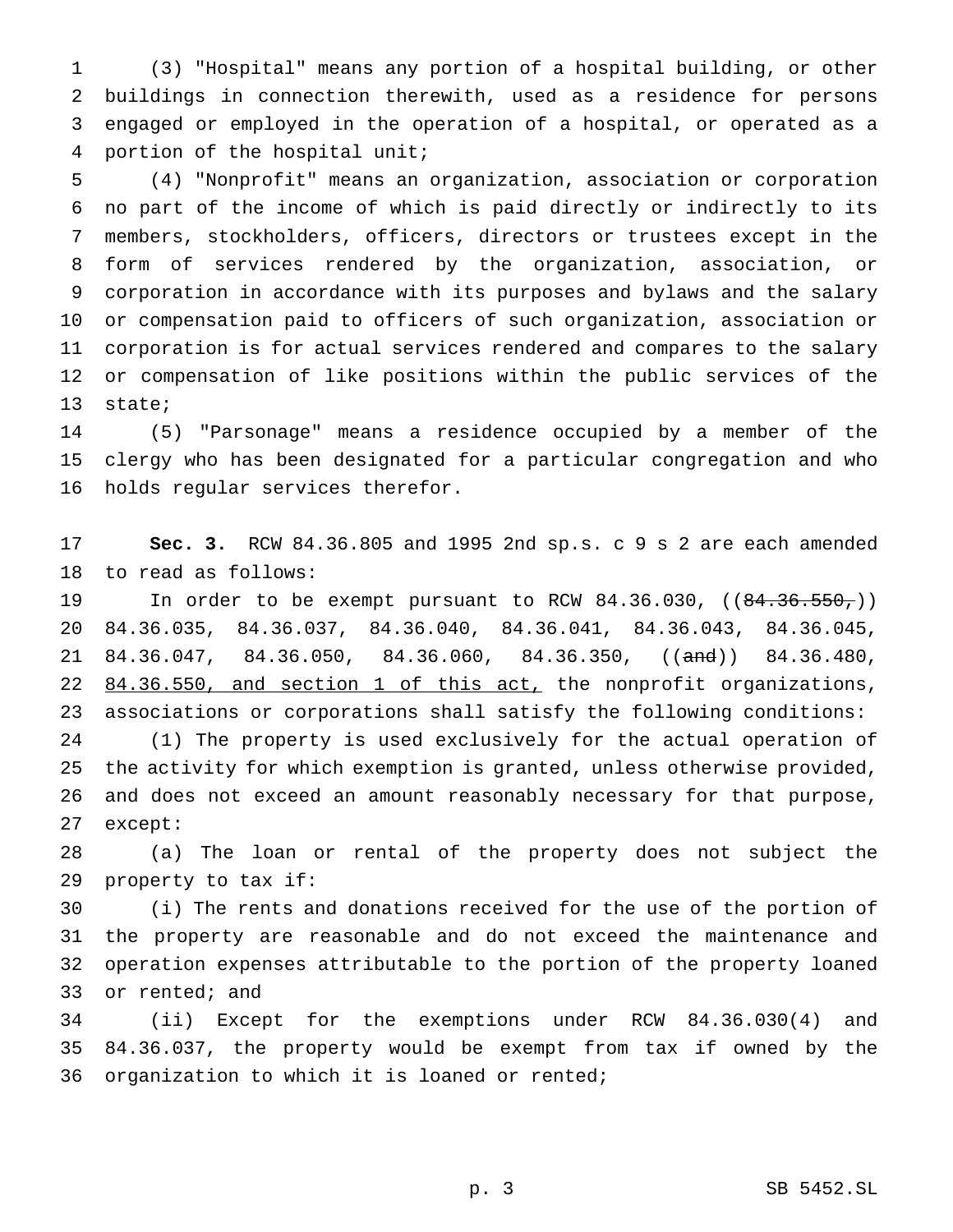(b) The use of the property for fund-raising activities does not subject the property to tax if the fund-raising activities are consistent with the purposes for which the exemption is granted;

 (2) The property is irrevocably dedicated to the purpose for which exemption has been granted, and on the liquidation, dissolution, or abandonment by said organization, association, or corporation, said property will not inure directly or indirectly to the benefit of any shareholder or individual, except a nonprofit organization, association, or corporation which too would be entitled to property tax 10 exemption((: PROVIDED, That the)). This property need not be irrevocably dedicated if it is leased or rented to those qualified for 12 exemption pursuant to RCW 84.36.035, 84.36.040, 84.36.041, ((or)) 13 84.36.043, or section 1 of this act or those qualified for exemption as an association engaged in the production or performance of musical, dance, artistic, dramatic, or literary works pursuant to RCW 84.36.060, but only if under the terms of the lease or rental agreement the nonprofit organization, association, or corporation receives the benefit of the exemption;

 (3) The facilities and services are available to all regardless of race, color, national origin or ancestry;

 (4) The organization, association, or corporation is duly licensed or certified where such licensing or certification is required by law or regulation;

 (5) Property sold to organizations, associations, or corporations with an option to be repurchased by the seller shall not qualify for exempt status;

 (6) The director of the department of revenue shall have access to its books in order to determine whether such organization, association, or corporation is exempt from taxes within the intent of RCW 84.36.030, 84.36.035, 84.36.037, 84.36.040, 84.36.041, 84.36.043, 84.36.045, 31 84.36.047, 84.36.050, 84.36.060, 84.36.350, ((and)) 84.36.480, and 32 section 1 of this act.

 **Sec. 4.** RCW 84.36.810 and 1994 c 124 s 19 are each amended to read as follows:

 (1) Upon cessation of a use under which an exemption has been granted pursuant to RCW 84.36.030, ((84.36.550,)) 84.36.037, 84.36.040, 37 84.36.041, 84.36.043, 84.36.050, ((and)) 84.36.060, 84.36.550, and 38 section 1 of this act, the county treasurer shall collect all taxes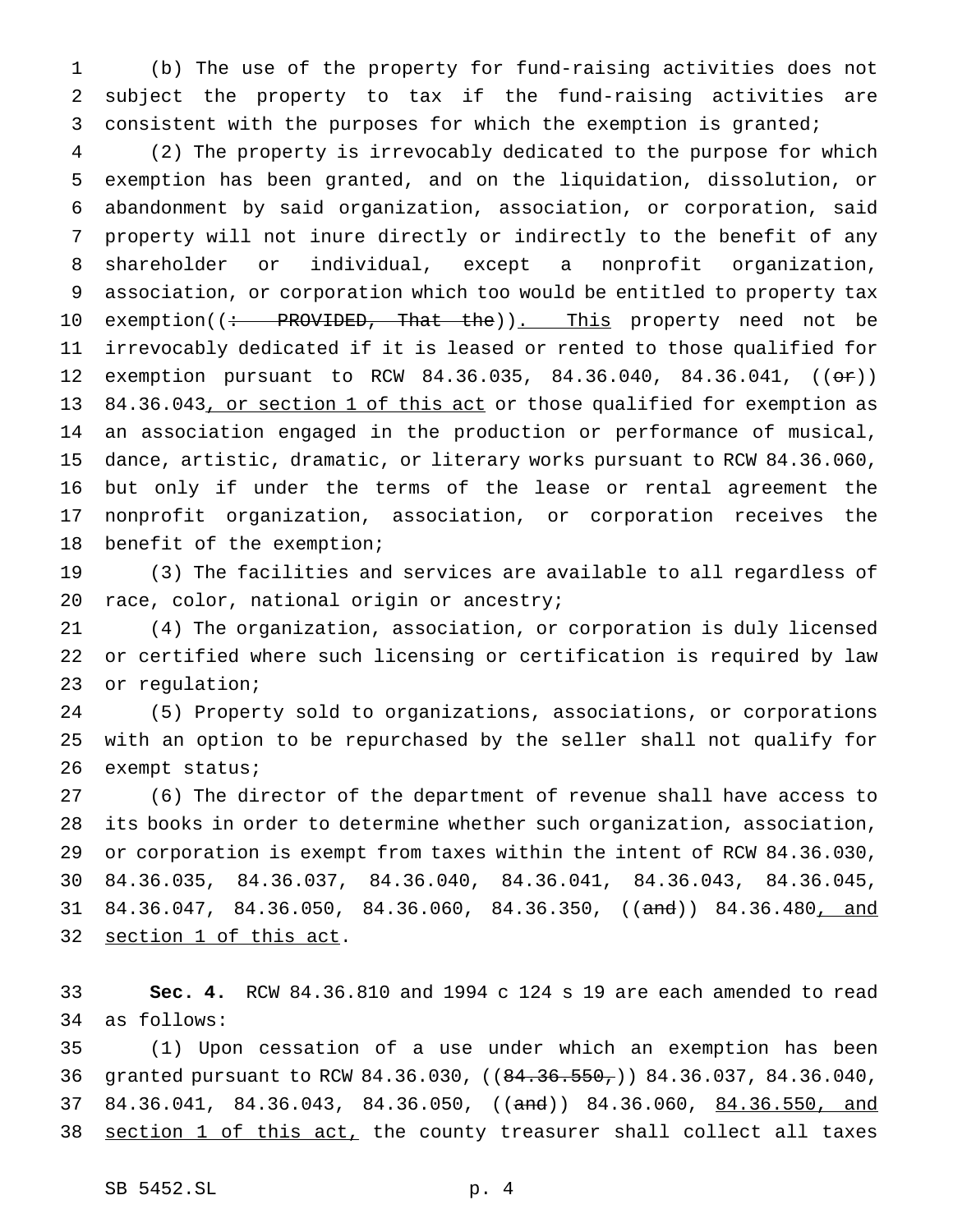which would have been paid had the property not been exempt during the three years preceding, or the life of such exemption, if such be less, together with the interest at the same rate and computed in the same way as that upon delinquent property taxes. Where the property has been granted an exemption for more than ten years, taxes and interest shall not be assessed under this section.

 (2) Subsection (1) of this section applies only when ownership of the property is transferred or when fifty-one percent or more of the area of the property has lost its exempt status. The additional tax under subsection (1) of this section shall not be imposed if the cessation of use resulted solely from:

 (a) Transfer to a nonprofit organization, association, or corporation for a use which also qualifies and is granted exemption under the provisions of chapter 84.36 RCW;

 (b) A taking through the exercise of the power of eminent domain, or sale or transfer to an entity having the power of eminent domain in anticipation of the exercise of such power;

 (c) Official action by an agency of the state of Washington or by the county or city within which the property is located which disallows 20 the present use of such property;

 (d) A natural disaster such as a flood, windstorm, earthquake, or other such calamity rather than by virtue of the act of the organization, association, or corporation changing the use of such property;

 (e) Relocation of the activity and use of another location or site except for undeveloped properties of camp facilities exempted under RCW 84.36.030;

 (f) Cancellation of a lease on property that had been exempt under 29 RCW 84.36.040, 84.36.041, 84.36.043, ((or)) 84.36.060, or section 1 of 30 this act;

 (g) A change in the exempt portion of a home for the aging under RCW 84.36.041(3), as long as some portion of the home remains exempt; (h) The conversion of a full exemption of a home for the aging to a partial exemption or taxable status or the conversion of a partial exemption to taxable status under RCW 84.36.041(8).

 NEW SECTION. **Sec. 5.** This act is effective for taxes levied for collection in 1998 and thereafter.